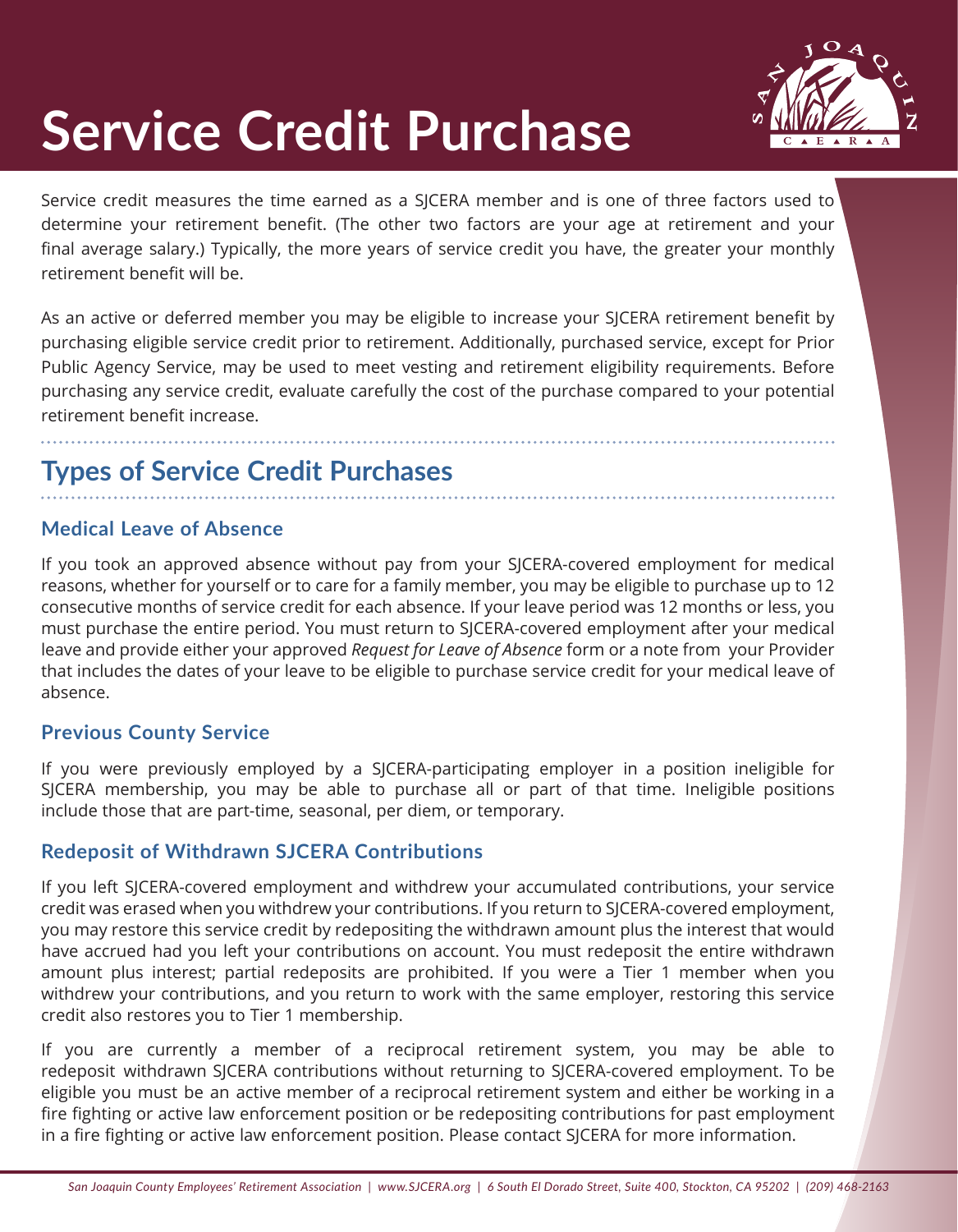#### **Military Service that Interrupted SJCERA Membership**

You may purchase up to five years of service credit for your service in the U.S. Armed Forces. Your purchase will begin automatically if:

- Your military service interrupted your SJCERA membership
- You were discharged under honorable conditions AND
- You took a leave of absence from your SJCERA-covered position in order to serve in the U.S. Armed Forces and returned to a SJCERA-covered position within one year of your discharge; OR
- You resigned from your SJCERA-covered position to serve in the U.S. Armed Forces and returned to a SJCERA-covered position within 90 days following your discharge.

Upon returning from military service, your employer's payroll department is required to automatically deduct from your pay, the contributions that were missed during your military service while you were not receiving compensation from a SJCERA-participating employer. These contributions will be in addition to the contributions deducted for your current employment. You may elect to stop paying contributions for your military service by submitting a signed written request within 90 days of reentering active SJCERA membership. Contributions made prior to opting-out, and the associated service credit, will remain on deposit.

If you choose to suspend contributions for your eligible period of military service, you may request to purchase the service credit for that period at a later date by contacting SJCERA. The longer you delay your service credit purchase, the more expensive it will become because additional interest will be owed.

If your military service preceded your SJCERA membership, you may be able to purchase it as Prior Public Agency Service.

#### **Prior Public Agency Service (PPAS)**

Prior public agency service refers to employment you had with an eligible public agency prior to becoming a SJCERA member. You may purchase all or part of your prior public agency service as long as you are ineligible to receive credit in any public retirement system for that service. The contribution rate and service will be based on your membership type when you first became a SJCERA member. Eligible prior public agencies include the State of California, Federal government, the military and some other public agencies in California. You must submit verification of your previous employment and its ineligibility for retirement credit. Please refer to the *Additional Service Credit* form for the specific documentation required.

Prior Public Agency service will be used in calculating your benefit; however, it does not count toward meeting vesting and retirement eligibility requirements.

|                                      | <b>Purchase of Partial</b> | <b>Purchased Service Counts Toward:</b> |                            |
|--------------------------------------|----------------------------|-----------------------------------------|----------------------------|
| <b>Service Purchase Types</b>        | <b>Amount Allowed</b>      | <b>Retirement Eligibility</b>           | <b>Benefit Calculation</b> |
| <b>Medical Leave of Absence</b>      |                            |                                         |                            |
| <b>Previous County Service</b>       |                            |                                         |                            |
| Redeposit                            |                            |                                         |                            |
| <b>Interruptive Military Service</b> |                            |                                         |                            |
| <b>Prior Public Agency Service</b>   |                            |                                         |                            |

### **Service Credit Purchase Summary**